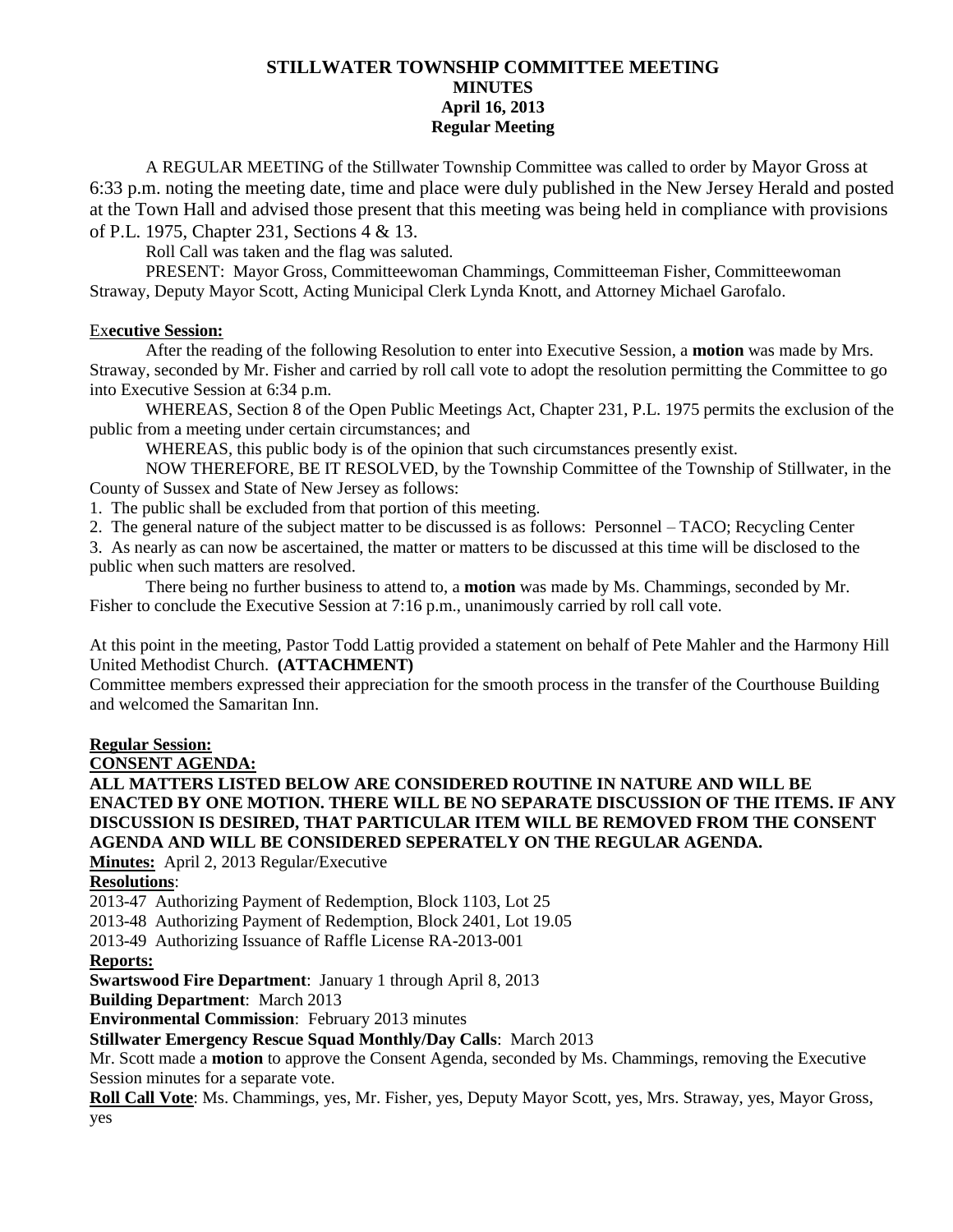## **Executive Session Minutes – April 2, 2013**:

Ms. Chammings asked for the minutes to be bifurcated as she was present for only the first portion of the meeting: Personnel; Real Property; Fire/EMS.

Mr. Scott made a **motion** to approve the Executive Session (Part I), seconded by Mr. Fisher.

**Roll Call Vote**: Ms. Chammings, yes, Mr. Fisher, yes, Deputy Mayor Scott, yes, Mrs. Straway, yes, Mayor Gross, yes

The second portion of the Executive Session minutes included discussion on the Chammings Horse Show and Ms. Chammings was not present. Mr. Scott made a **motion** to approve the Executive Session (Part II), seconded by Mrs. Straway.

**Roll Call Vote**: Ms. Chammings, abstain, Mr. Fisher, yes, Deputy Mayor Scott, yes, Mrs. Straway, yes, Mayor Gross, yes

## **Bill List Cycle #8:** \$114,719.12

Mr. Scott made a **motion** to approve Bill List Cycle #8, seconded by Mr. Fisher, adopting **Resolution 2013-042**. Ms. Chammings asked for clarification on the following bills: 464 – Grant Writing; 312 – Garage Doors; 147 Professional Government Bankruptcy Seminar

It was clarified that #312 was for garage doors at the DPW; and #147 was a seminar attended by the Tax Collector. Grant Writing #312 was pulled for further discussion. Ms. Chammings explained she was interested in attending that specific seminar but due to the excessive cost chose to look into free grant writing seminars. She questioned how attendance was possible without prior approval. Mrs. Straway stated she attended based on clearance by the CFO and normally attends free training as well.

**Roll Call Vote**: Ms. Chammings, abstain, Mr. Fisher, yes, Deputy Mayor Scott, yes, Mrs. Straway, yes, Mayor Gross, yes

## **PUBLIC HEARING OF THE 2013 MUNICIPAL BUDGET**

**Valerie Dolan, Nisivoccia, LLP** – Municipal Auditor was present. Ms. Dolan introduced herself and reviewed highlights of the budget. Surplus use has decreased and the average increase to the taxpayer will be \$21.89 per the average assessed value of \$123,000. State aid is flat; revenues on the grant side are about \$2,000 and will be amended as grants come in, overall receipts from delinquent taxes has increased this year from \$270,000 to \$300,000, also the overall amount to be raised from taxation is 2.144 which is up from 2.140. In response to questioning, Ms. Dolan indicated the township is a little ahead on the surplus as compared to debt and some of the additional debt has been paid down. Any payments related to the police department are now complete and this item has been removed from the budget. She noted the \$21.89 increase to the taxpayer is less than the township has had in years. Ms. Chammings was concerned that even though essential services have been eliminated, taxes continue to increase. She felt the Committee needed to look at more places to cut to keep taxes level. Ms. Dolan indicated the open space tax remains at .02, or \$12,470, and there is \$66,000 in the Open Space Reserve, unaudited. Mr. Gross spoke briefly about costs related to the emergency services in the township due to OSHA requirements. Mrs. Straway felt although there were requirements that needed to be adhered to, how the funding is invested can be improved, without redundancies, incompatible equipment and unwise spending.

**At this point, this portion of the meeting was opened for public comment on the 2013 Municipal Budget. Diane Schlecter, 901 Hardwick Road/1010 Route 521, Stillwater** asked if the auditor had a total number of expenditures for each fire department. Ms. Dolan explained there is a contribution of \$30,000 for each fire department, a total of \$60,000; there is also a LOSAP contribution of \$56,000, and \$29,600 for equipment. The capital budget includes a proposed ordinance for the fire department for gear and specific equipment for approximately \$500,000, noting this is a proposed capital plan if an ordinance is passed for funding. **There being no further members of the public wishing to speak, this portion of the meeting was closed**.

## **Resolution 2013-043 Resolution of the Mayor and Township Committee of the Township of Stillwater Authorizing Reading of the Municipal Budget by Title**

Mr. Scott made a **motion** to adopt **Resolution 2013-043**, seconded by Mr. Fisher.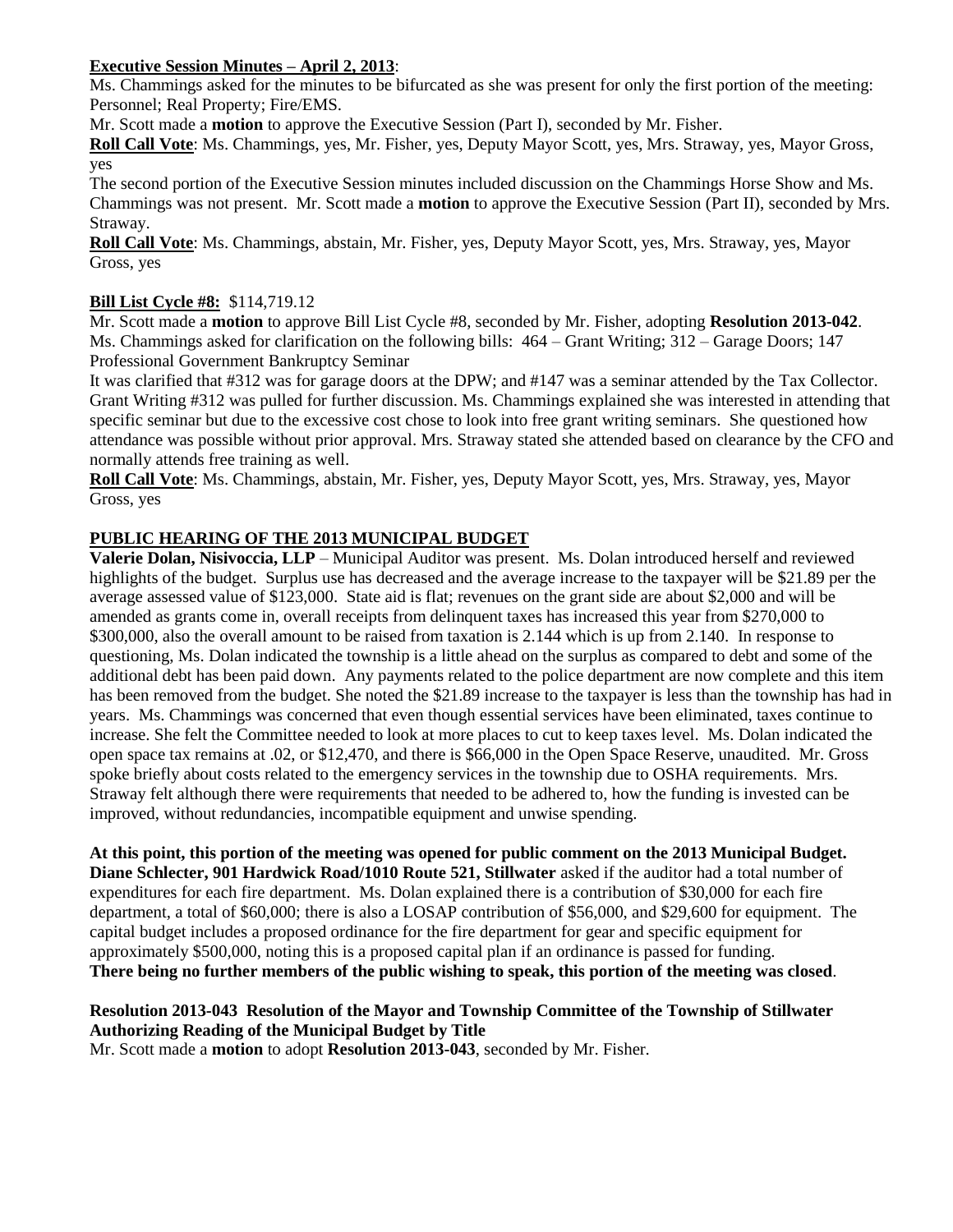## **STILLWATER TOWNSHIP SUSSEX COUNTY RESOLUTION 2013-043 RESOLUTION OF THE TOWNSHIP COMMITTEE OF THE TOWNSHIP OF STILLWATER AUTHORIZING READING OF THE MUNICIPAL BUDGET BY TITLE**

**WHEREAS, N.J.S.40A:4-8** provides that the budget may be read by title only at the time of the public hearing if a resolution is passed by not less than a majority of the full Governing Body, provided that at least one (1) week prior to the date of public hearing a complete copy of the approved budget, as advertised, has been posted in the Municipal Building, the Official Municipal web-site and copies have been made available by the Clerk to persons requesting them; and

**WHEREAS**, these conditions have been met;

**NOW, THEREFORE, BE IT RESOLVED** by the Mayor and Township Committee of the Township of Stillwater, County of Sussex, State of New Jersey, that the 2013 Municipal Budget shall be read by title at this public hearing for same.

**Roll Call Vote**: Ms. Chammings, yes, Mr. Fisher, yes, Deputy Mayor Scott, yes, Mrs. Straway, yes, Mayor Gross, yes

## **Resolution 2013-044: Resolution of the Township Committee of the Township of Stillwater Adopting the 2013 Municipal Budget**

Mr. Scott made a **motion** to adopt **Resolution 2013-044**, seconded by Mr. Fisher.

## **STILLWATER TOWNSHIP**

## **SUSSEX COUNTY**

## **RESOLUTION 2013-044**

## **RESOLUTION OF THE TOWNSHIP COMMITTEE OF THE TOWNSHIP OF STILLWATER ADOPTING THE 2013 MUNICIPAL BUDGET**

**BE IT RESOLVED** by the Governing Body of the Township of Stillwater, County of Sussex, that the budget herein before set forth is herby adopted and shall constitute an appropriation for the purposes stated of the sums therein set forth as appropriations, and authorization of the amount of \$3,516,151 for municipal purposes. DISCUSSION: Mrs. Straway felt spending practices could be improved. Mr. Fisher and Mr. Scott were in support of the budget. Mr. Gross commended the employees on their hard work, noting there are only two full-time employees at the Municipal Building and five at the DPW. Ms. Chammings stated the final figures are not in from the County or schools and she wished more cuts could have been made. She asked for clarification on our grant funding compared to other municipalities. Ms. Dolan stated most municipalities are at the same point and are searching for grant funding.

**Roll Call Vote**: Ms. Chammings, yes, Mr. Fisher, yes, Deputy Mayor Scott, yes, Mrs. Straway, yes, Mayor Gross, yes

**AMENDMENTS TO THE AGENDA**: Add Under New Business: TACO position; Recycling Worker position

## **Open Public Session:**

**At this point, this portion of the meeting was opened to the public on agenda items only. There being no members of the public wishing to speak, this portion of the meeting was closed.**

## **COMMITTEE REPORTS:**

**Mr. Scott**: Planning Board will meet on April  $17<sup>th</sup>$ . The DPW is repairing potholes; plows have been removed from the vehicles.

**Mrs. Straway**: Sussex County League of Municipalities met at the Stillwater Fire Department last Wednesday, including speakers Joe Inga and Howie Meyers. Referring to the grant seminar she attended, Mrs. Straway reported federal grant research and documentation can take approximately 120 hours for one grant and it can take up to 80 hours for a private grant. The federal grant cycle is posted in July and is subject to change. There are three types of grants: federal, corporate, and  $501(3)(c)$ . Mrs. Straway stated she obtained a wealth of grant information, contacts and resources at the seminar and noted that as a result of Super Storm Sandy, funding is being diverted from government grant programs to other factions.

**Mr. Fisher:** Mr. Fisher reported he received two recommendations, one to appoint a Recycling Worker and one recommending the hiring of a third person at the Recycling Center. Mr. Fisher met with Mr. Phlegar to discuss the drainage on Duck Pond Road and West End, a future meeting will be set to address the matter.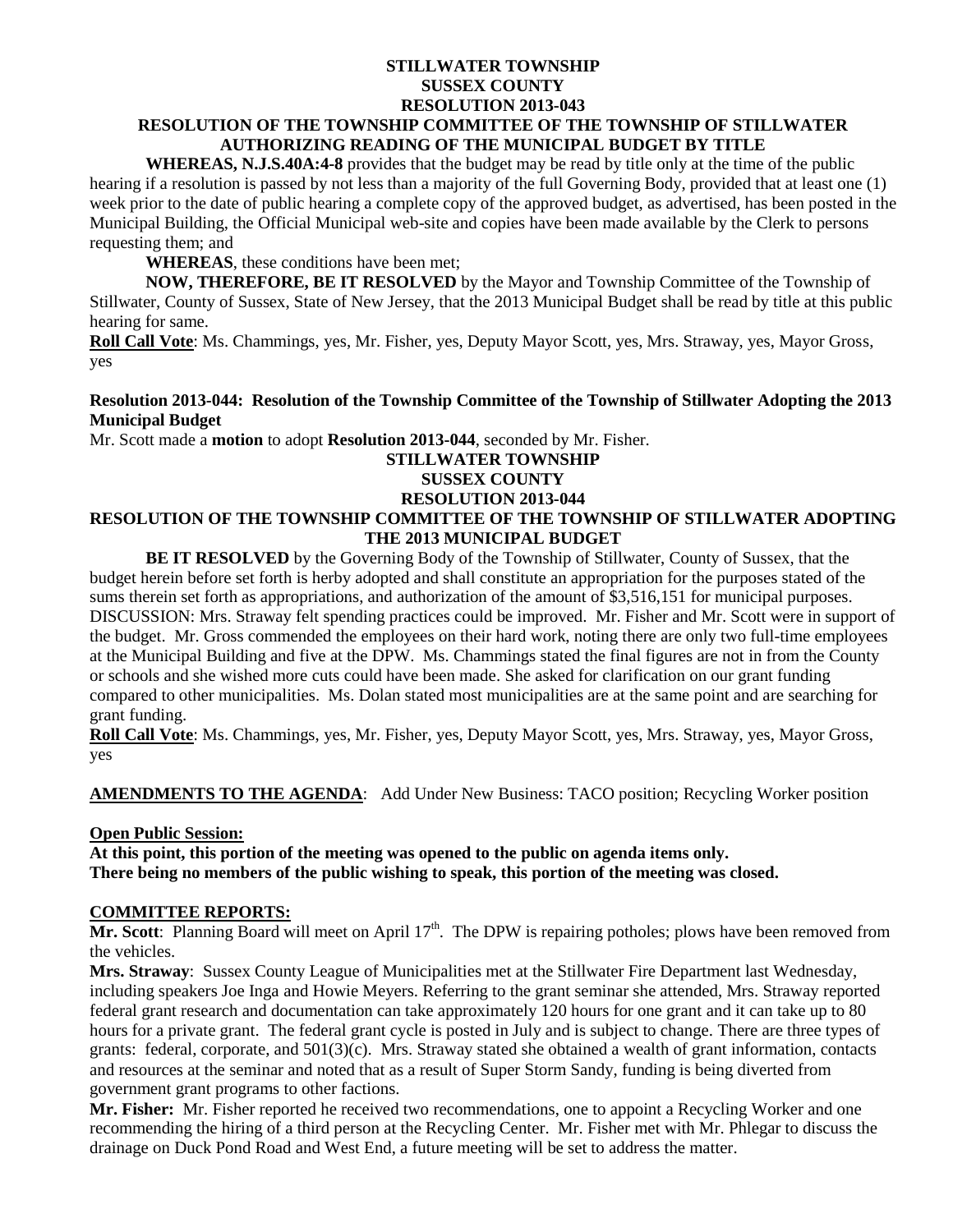**Ms. Chammings:** Water Quality Management PAC met on April 11<sup>th</sup>, the sewer service map is moving forward and a discussion was held on the Rocket composter with a presentation by SWAC. A demonstration of the composter will be held in May in Morris County for those interested. PAC will be sending information to municipal mayors encouraging PAC participation.

Planning Board will hold their meeting on April  $17<sup>th</sup>$ , with a representative from the YMCA appearing to discuss their plan.

Environmental Commission (EC) met on April  $8<sup>th</sup>$ , holding a discussion on the ERI, which has been included in the 2013 budget. Ms. Chammings explained the importance of an updated ERI and reported the EC would like to authorize the Land Conservancy to review the ERI and provide recommendations on updating the document for a fee of \$300. The EC has included funding in their budget to be used for the ERI. Mayor Gross stated if the funds were appropriated in the budget, it is up to the EC to approve the expenditure. Ms. Chammings explained the ERI would be drafted by the EC and passed onto the Planning Board for their review and Township Committee for final approval. She briefly discussed a notice from PSE&G – EcolSciences, re: tower on Pompey Lane, noting an updated ERI would be useful in this case. Sustainable Jersey would also award 20 points toward certification for an updated ERI.

The EC also discussed the following items: anti-littering signs, tree cutting ordinance amendment, Nathaniel Sadjak, Paulinskill Watershed, will be the guest speaker at the May 13<sup>th</sup> meeting; amphibian crossing, anti-idling, Sustainable Jersey, having a guest speaker on Lyme disease in the future, concerns were expressed about two 55 gallon drums on Route 521, and the possible resignation of an EC member.

Ms. Chammings inquired if a Recreation Commission Secretary had been hired. Mr. Fisher indicated the position has been advertised. Mr. Scott reported he had contacted the County regarding the 55 gallon drums.

**Mr. Gross**: The Zoning Board meeting will be held on April 22, 2013, hearing the application of Peter Tanis for affordable housing units.

## **OLD BUSINESS:**

## **ORDINANCE 2013-02 FIXING SALARIES FOR 2013 - Public Hearing/Adoption**

Mr. Scott made a **motion** to open the meeting for public comment, seconded by Ms. Chammings. There being no public comment, the meeting was closed.

Mr. Fisher made a **motion** to adopt Ordinance 2013-02, seconded by Mr. Scott.

#### **TOWNSHIP OF STILLWATER Sussex County, New Jersey**

## **ORDINANCE #2013-02**

## **AN ORDINANCE FIXING SALARIES AND WAGES OF OFFICERS AND EMPLOYEES OF THE TOWNSHIP OF STILLWATER, COUNTY OF SUSSEX AND STATE OF NEW JERSEY, FOR THE YEAR 2013**

**BE IT ORDAINED** by the Township Committee of the Township of Stillwater

in the County of Sussex, New Jersey as follows:

Section 1. The Township of Stillwater shall pay its municipal officers and employees for services rendered as shown below. Figures shown represent annual salary, unless otherwise noted.

|                                  | <b>SALARIES &amp; WAGES</b> |
|----------------------------------|-----------------------------|
| <b>POSITION</b>                  |                             |
| <b>Township Committee Member</b> | \$3,796.00                  |
| Acting Township Clerk            | \$39,536.00                 |
| Principal Clerk/Typist           | \$43,899.00                 |
| Local Registrar                  | \$5,000.00                  |
| Deputy Registrar                 | \$2,500.00                  |
| <b>Chief Financial Officer</b>   | \$30,600.00                 |
| <b>Finance Clerk</b>             | \$<br>15.30/hour            |
| <b>Tax Assessor</b>              | \$27,173.00                 |
| <b>Tax Collector</b>             | \$29,651.00                 |
| <b>Construction Official</b>     | \$13,104.00                 |
| <b>Electrical Inspector</b>      | \$<br>36.41/hour            |
| Fire Sub-Code Official           | \$4,306.00                  |
| <b>Fire Prevention Official</b>  | \$6,123.00                  |
| Plumbing Inspector               | \$6,958.00                  |
| <b>Technical Assistant to CO</b> | \$<br>$17.00/h$ our         |
| <b>Crossing Guard</b>            | \$<br>11.76/hour            |
| <b>SWR Worker</b>                | \$<br>8.49/hour             |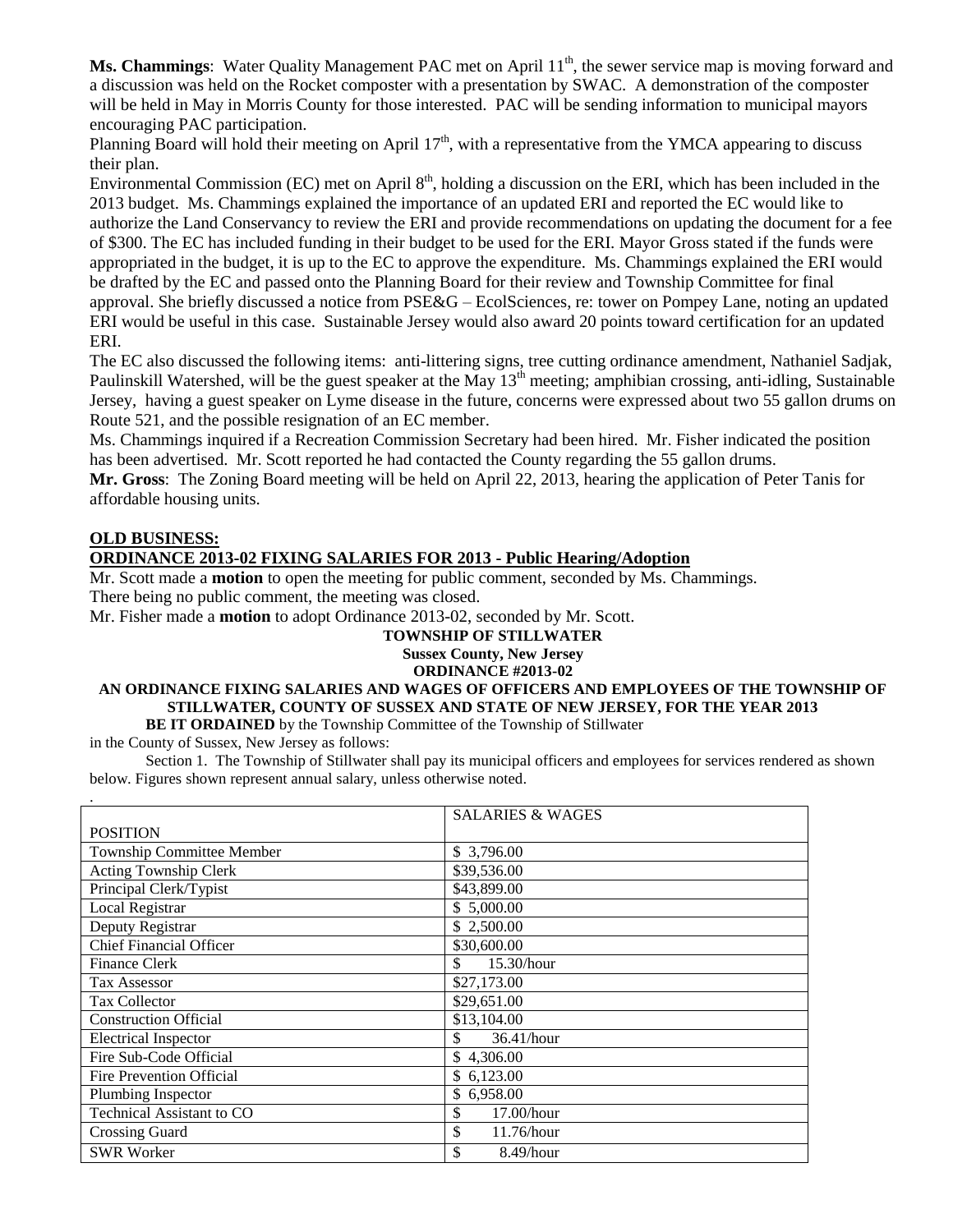| Recycling Worker #1                     | \$<br>$10.79/h$ our   |
|-----------------------------------------|-----------------------|
| Recycling Worker #2                     | \$<br>8.66/hour       |
| Secretary-Recreation Commission         | \$<br>1,200.00        |
| Secretary-Environmental Commission      | \$<br>2,341.00        |
| Secretary-Planning Board                | 5,837.00<br>\$        |
| Secretary-Zoning Board                  | 5,837.00<br>\$.       |
| Zoning Officer                          | \$33,497.00           |
| Acting DPW Supervisor                   | \$<br>as per contract |
| DPW Laborer #3                          | \$<br>as per contract |
| DPW Laborer #4                          | \$<br>as per contract |
| DPW Laborer #5                          | \$<br>as per contract |
| <b>Recycling Coordinator</b>            | \$<br>1,506.00        |
| <b>Emergency Management Coordinator</b> | 1,200.00<br>\$        |
| Deputy Emergency Management Coordinator | \$<br>500.00          |
| Animal Control Officer                  | 7.641.00<br>\$        |

**Section 2.** Specific salaries or wages established by this Ordinance shall be made retroactive to January 1, 2013 unless otherwise notes.

**Section 3.** Nothing in this ordinance shall be construed as making mandatory the payment of annual salary increments to any officer or employees of the Township of Stillwater. Salary or wage increases shall be contingent upon availability of the funds. **Section 4.** All former ordinances or parts thereof conflicting or inconsistent with the provisions of this ordinance are hereby repealed.

**Section 5.** This ordinance shall take effect after publication and passage according to law.

**Roll Call Vote**: Ms. Chammings, no, Mr. Fisher, yes, Deputy Mayor Scott, yes, Mrs. Straway, yes, Mayor Gross, yes Ms. Chammings voted no on the salary ordinance due to the lack of performance reviews.

## **Resolution 2013-045 Fixing the 2013 Salaries of Township Employees**

Mr. Scott made a **motion** to adopt Resolution 2013-045, seconded by Mrs. Straway.

#### **Stillwater Township Sussex County, New Jersey Resolution 2013-045 RESOLUTION OF THE TOWNSHIP COMMITTEE OF THE TOWNSHIP OF STILLWATER FIXING THE 2013 SALARIES OF TOWNSHIP EMPLOYEES**

**WHEREAS,** the Township Committee adopted Ordinance #2013-002 on April 16, 2013; and

**WHEREAS**, the Township Committee of the Township of Stillwater desires to set the specific salaries for full-time and part-time non-contract Borough employees for the year 2013,

**NOW, THEREFORE, BE IT RESOLVED** that the following salaries are retroactive to January 1, 2013:

Charlie Gross Mayor \$3,796.00 George Scott Deputy Mayor \$3,796.00 Timmy Fisher Committeeman \$3,796.00 Anita Straway Committeewoman \$3,796.00 Lisa Chammings Committeewoman \$3,796.00 Lynda Knott Acting Township Clerk \$39,536.00 Lynda Knott Municipal Registrar \$5,000.00 Kathy Wunder, Principal Clerk Typist \$43,899.00 Municipal Deputy Register \$2,500.00 Dana Mooney Chief Financial Officer \$30,600.00 Tammy Leonard Finance Clerk \$15.30 per hour Penny Holenstein Tax Assessor \$27,173.00 Gisele Boltzer Tax Collector \$29,651.00 DEPARTMENT OF PUBLIC WORKS Brian Hendershot Acting Supervisor as per contract Keith Whitehead Recycling Coordinator \$1,506.00 Equipment Operator as per contract Truck Driver Heavy/Road Repairer as per contract Solid Waste Worker \$8.49 per hour Recycling Worker #1 \$10.79 per hour Recycling Worker #2 \$8.66 per hour CONSTRUCTION DEPARTMENT John deJager Construction Official and Building Sub-Code \$13,104.00 Technical Assistant to CO \$17.00 per hour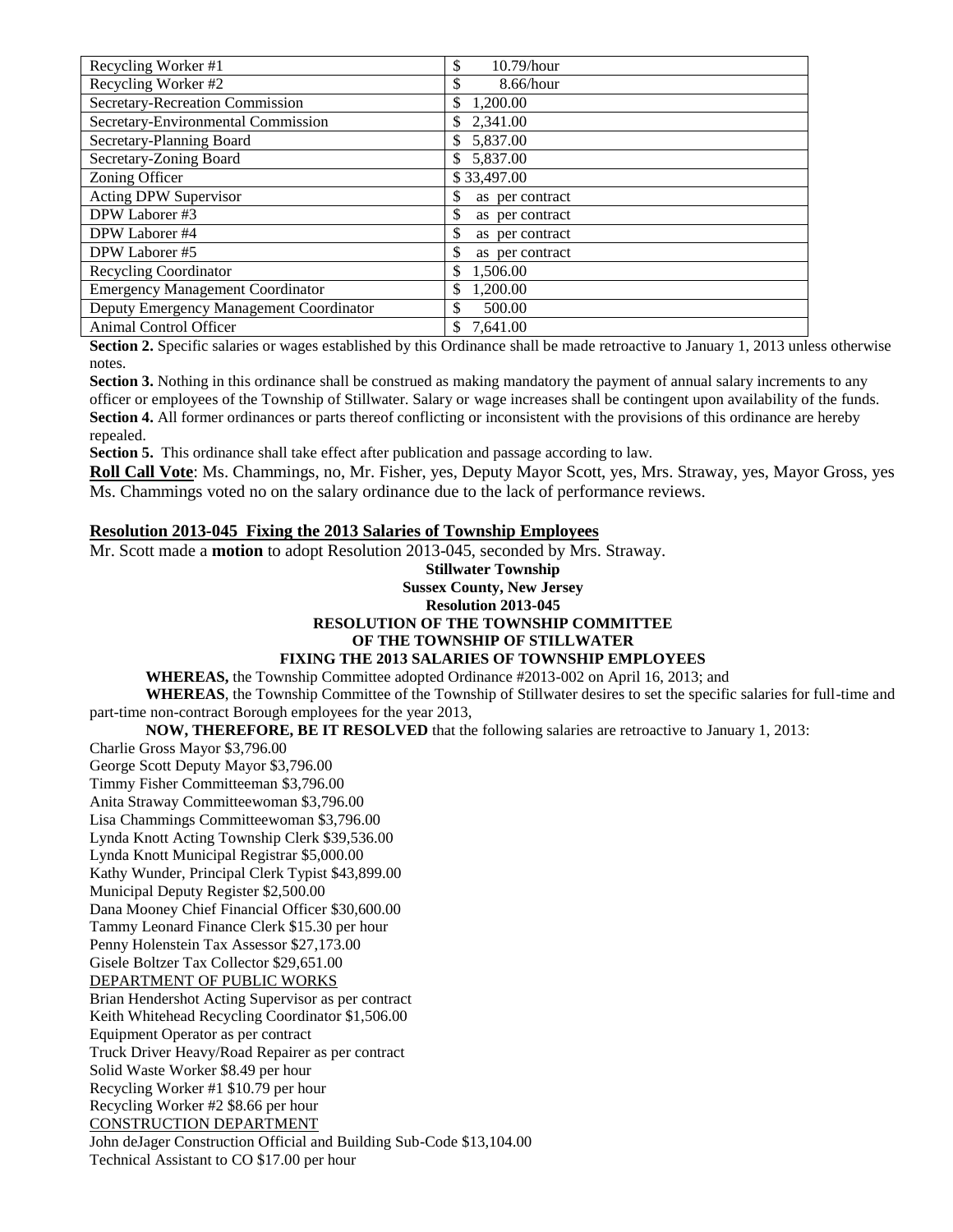Greg Chontow Electrical Sub-Code Official \$36.41 per hour Walter VanKirk Fire Sub-Code Official \$4,306.00 Walter VanKirk Fire Prevention Official \$6,123.00 Robert Huber Plumbing Sub-Code Official \$6,958.00 Arlene Fisher Zoning Officer \$33,497.00 PUBLIC SAFETY Anthony Ashley Emergency Management Coordinator \$1,200.00 Robert Losey Deputy Emergency Management Coordinator \$500.00 Alan DeCarolis Animal Control Officer \$7,641.00 Candala Roslan Crossing Guard \$11.76 per hour BOARDS AND COMMISSIONS Kathy Wunder Zoning Board Secretary \$5,837.00 Alfia Schemm Planning Board Secretary \$5,837.00 Kathy Wunder Environmental Commission Secretary \$2,341.00 Recreation Commission Secretary \$1,200.00 **Roll Call Vote**: Ms. Chammings, no, Mr. Fisher, yes, Deputy Mayor Scott, yes, Mrs. Straway, yes, Mayor Gross, yes

### **NEW BUSINESS: ORDINANCE 2013-03 AMENDING CHAPTER 69 OF THE GENERAL CODE OF THE TOWNSHIP OF**

# **STILLWATER ENTITLED "FEES" (Public Hearing/Adoption – May 7, 2013)**

Mr. Scott made a **motion** to introduce Ordinance 2013-03, seconded by Mrs. Straway. **Roll Call Vote**: Ms. Chammings, yes, Mr. Fisher, yes, Deputy Mayor Scott, yes, Mrs. Straway, yes, Mayor Gross, yes

## **ORDINANCE 2013-04 VACATING BLOSSOM TRAIL AND A PORTION OF WINDING WAY (Public Hearing/Adoption – May 7, 2013)**

Mr. Scott made a **motion** to introduce Ordinance 2013-04, seconded by Mr. Fisher.

**Roll Call Vote**: Ms. Chammings, yes, Mr. Fisher, yes, Deputy Mayor Scott, yes, Mrs. Straway, yes, Mayor Gross, yes

## **Resolution 2013-046: Supporting S-1896/A-1503 Sharing the Burden of the Property Assessment Appeal Refunds**

Mr. Scott made a **motion** to adopt Resolution 2013-046, seconded by Mrs. Straway.

## **STILLWATER TOWNSHIP**

## **SUSSEX COUNTY, NEW JERSEY**

### **RESOLUTION 2013-046**

#### **RESOLUTION SUPPORTING S-1896/A-1503 SHARING THE BURDEN OF PROPERTY ASSESSMENT APPEAL REFUNDS**

**WHEREAS**, when County Tax Board appeals are successful, the municipality must reimburse the property taxpayer 100% of the appealed tax levy, which includes the municipal, school, county and any special districts tax; and

**WHEREAS**, the municipal tax collector must then adjust the taxpayer's fourth quarter tax bill, resulting in the municipality's fund balance for the preceding year being diminished, if not completely depleted; and

**WHEREAS**, in recent years, municipalities have experienced a large spike in tax appeals caused by the economic down-turn, which lowered property values and placed increased stress on the income of homeowners all around our Garden State; and

**WHEREAS**, successful tax appeals have a four-fold negative impact on municipal budgets; first by requiring the municipality, as the collector of taxes for the School district, county and special districts, to fund the full cost of the legal defense of the assessment; and

**WHEREAS**, the second negative impact on municipal budgets results from State law, which guarantees to the county and the school district 100% of their levies, hence forcing the municipality to bear the full cost of any reimbursements resulting from the appeal, as well as the full burden for any uncollected taxes; and

**WHEREAS**, the third negative impact on municipal budgets ensues because the refunds and credits negatively impact the municipality's tax collection rate, resulting in a State required increase in the appropriation for the Reserve for Uncollected Taxes (a non-exempt from cap budget expenditure); and

**WHEREAS**, fourth, the end result is a further decline in the property tax base used to support municipalities, county governments, school systems and any fire or other special purpose districts, which will necessitate tax rate increases to raise the same amount of revenue; and

**WHEREAS**, in light of the revenue limitations that have been placed on all levels of local government by the Legislature (2% cap), such declining values will compound and add additional stress to local public officials, as they grapple with the issues confronting the taxpaying public.